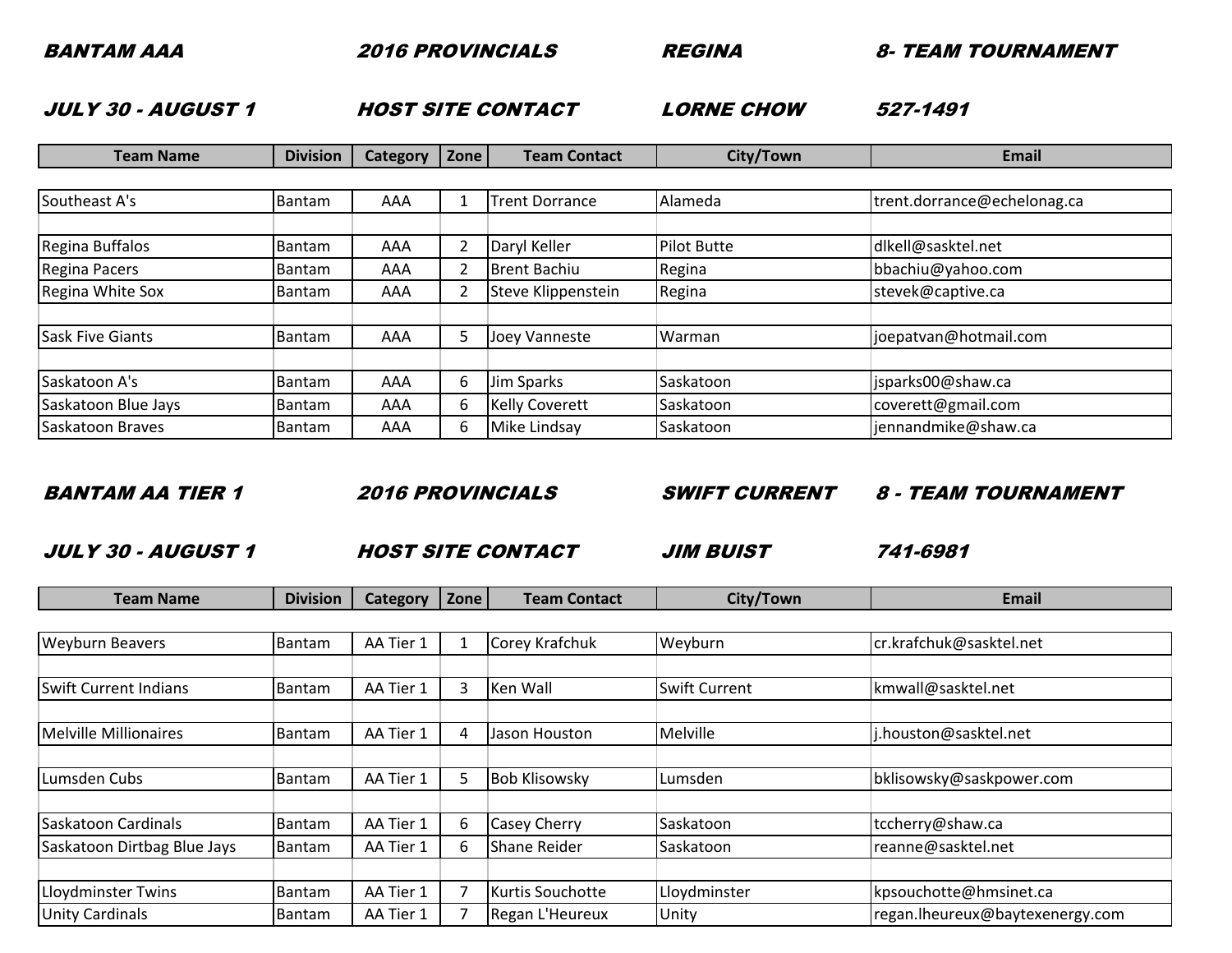2016 PROVINCIALS

MUENSTER

8 - TEAM TOURNAMENT

JULY 15-17

7 **HOST SITE CONTACT** JOEL TAPHORN

**JOEL TAPHORN 682-1853** 

| <b>Division</b> | <b>Category</b> |                | <b>Team Contact</b> | City/Town                                                                                                                  | <b>Email</b>               |
|-----------------|-----------------|----------------|---------------------|----------------------------------------------------------------------------------------------------------------------------|----------------------------|
|                 |                 |                |                     |                                                                                                                            |                            |
| Bantam          | AA Tier 2       | 3              |                     | Moose Jaw                                                                                                                  | ra.lorenz@sasktel.net      |
|                 |                 |                |                     |                                                                                                                            |                            |
| Bantam          | AA Tier 2       | 5              | Joel Taphorn        | Muenster                                                                                                                   | jandwtaphorn@sasktel.net   |
|                 |                 |                |                     |                                                                                                                            |                            |
| Bantam          | AA Tier 2       | 6              |                     | Saskatoon                                                                                                                  | bsbabyak@sasktel.net       |
|                 |                 |                |                     |                                                                                                                            |                            |
| Bantam          | AA Tier 2       | ℸ              |                     | Dinsmore                                                                                                                   | kurtjw3mland@sasktel.net   |
| <b>Bantam</b>   | AA Tier 2       | $\overline{7}$ | James Bauml         | Kindersley                                                                                                                 | james.bauml@gmacsagteam.ca |
| <b>Bantam</b>   | AA Tier 2       | $\overline{7}$ |                     | Lloydminster                                                                                                               | ryan_rowan@yahoo.com       |
| <b>Bantam</b>   | AA Tier 2       | ⇁              |                     | Macklin                                                                                                                    | mfraess@slb.com            |
| <b>Bantam</b>   | AA Tier 2       |                |                     | Kerrobert                                                                                                                  | triger316@live.com         |
|                 |                 |                |                     | Zone<br>Rob Lorenz<br><b>Brad Babyak</b><br>Kurt Jones<br><b>Ryan Rowan</b><br><b>Mark Fraess</b><br><b>Gerald Duhaime</b> |                            |

BANTAM AA TIER 3 2016 PROVINCIALS REGINA8 - TEAM TOURNAMENT

JULY 15-17

The Solution of the STSITE CONTACT CORNE CHOW

**LORNE CHOW 527-1491** 

|  | eam Name | $\sim$<br>Division | category | <b>Zone</b> l | <b>Contact</b><br>Team. | own<br>LITV | Email |
|--|----------|--------------------|----------|---------------|-------------------------|-------------|-------|
|--|----------|--------------------|----------|---------------|-------------------------|-------------|-------|

| Regina Blue Jays           | Bantam        | AA Tier 3 |   | <b>Ken Ansell</b> | Regina        | ken.ansell@healthworksregina.com |
|----------------------------|---------------|-----------|---|-------------------|---------------|----------------------------------|
| Regina Buffalos            | <b>Bantam</b> | AA Tier 3 | 2 | Al Rae            | Regina        | ajrae@sasktel.net                |
| Regina White Sox           | <b>Bantam</b> | AA Tier 3 | C | Lyle Bateman      | Regina        | lyle.cris@sasktel.net            |
|                            |               |           |   |                   |               |                                  |
| Humboldt Dodgers           | Bantam        | AA Tier 3 | 5 | Morris Tarnowski  | Humboldt      | mit.at.home@sasktel.net          |
|                            |               |           |   |                   |               |                                  |
| Saskatoon A's              | <b>Bantam</b> | AA Tier 3 | 6 | Wayne Dahlseide   | Saskatoon     | sk.bantamaa.as@gmail.com         |
| Saskatoon Braves           | Bantam        | AA Tier 3 | 6 | Murray Fredlund   | Saskatoon     | murray@soilvision.com            |
| Saskatoon Cardinals        | Bantam        | AA Tier 3 | 6 | Derek Tropeau     | <b>RM#344</b> | derektropeau@hotmail.com         |
|                            |               |           |   |                   |               |                                  |
| <b>Battlefords Beavers</b> | Bantam        | AA Tier 3 |   | Dean Dimmick      | Battleford    | ddimmick@sasktel.net             |